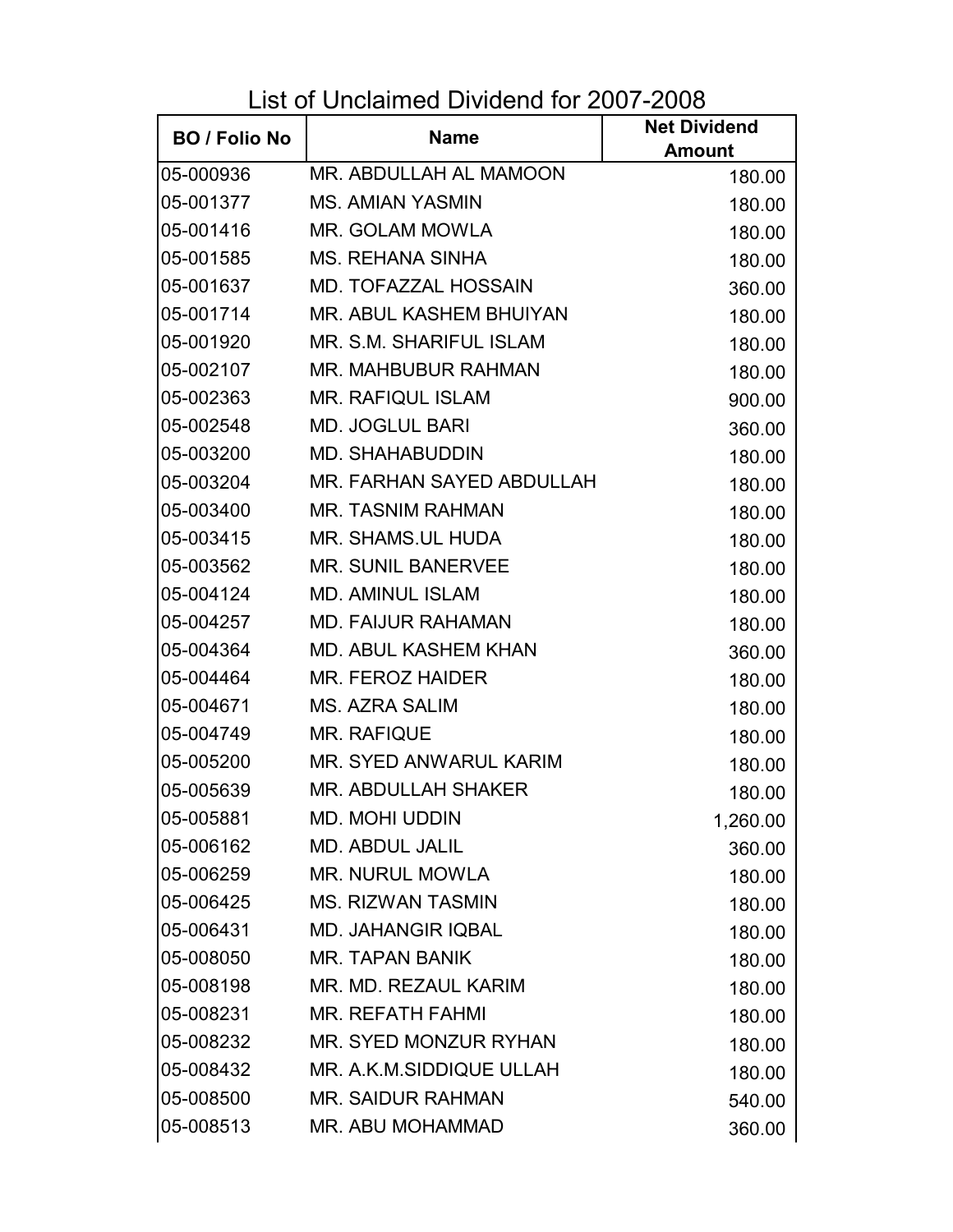| 05-008518 | <b>MR. NURUL ISLAM</b>        | 180.00 |
|-----------|-------------------------------|--------|
| 05-008688 | <b>MR. MANZURUL KARIM</b>     | 540.00 |
| 05-008699 | MS. SHAMIMA JAHAN             | 180.00 |
| 05-008728 | MR. MD. ANISUR RAHMAN         | 180.00 |
| 05-008803 | MR. AKM REZAUL KARIM          | 900.00 |
| 05-008881 | MR. ZIAUDDIN CHOWDHURY        | 180.00 |
| 05-008896 | MR. MD. ABDUL MAJID MIA       | 180.00 |
| 05-010293 | MR. MD. BAZLUR RAHMAN         | 180.00 |
| 05-010322 | MR. TAHIMA AKTER              | 360.00 |
| 05-010329 | MR. MD. ABDUL WADUD           | 180.00 |
| 05-010403 | MR. M.A. REZVI                | 180.00 |
| 05-010426 | <b>MR. EHSANUL KOBIR</b>      | 180.00 |
| 05-010552 | MR. MD. ALI AKBAR             | 180.00 |
| 05-010563 | MR. BADRUL HASSAN             | 360.00 |
| 05-010582 | MR. MD. IMR.AN ALI            | 360.00 |
| 05-010596 | MR. MD. SHAHEEN KHAN          | 180.00 |
| 05-010631 | MR. K.M SHAMS.UL ISLAM        | 540.00 |
| 05-010638 | MR. SHAHBUDDIN KHAN           | 180.00 |
| 05-010995 | MR. MD. MONZIL HOSSAIN        | 360.00 |
| 05-011102 | MR. AHMED KHALID              | 360.00 |
| 05-011209 | MR. M.A. SAMAD SHEIKH         | 180.00 |
| 05-011221 | MR. BABUL                     | 180.00 |
| 05-011225 | MR. MD. ZUBAIR AHMED RUMI     | 180.00 |
| 05-011428 | MR. MD. FAZLUL HAQUE          | 260.00 |
| 05-011440 | MR. HAJI MD. IDRIS            | 360.00 |
| 05-011502 | MR. MD. MIJANUR RAHMAN        | 360.00 |
| 05-011533 | MR. MD. ILIAS ZABED           | 180.00 |
| 05-011606 | MR. M.A.HELAL CHOUDHURY       | 360.00 |
| 05-011787 | MR. MD. MUZIBUR RAHMAN        | 540.00 |
| 05-011793 | MR. MD. MANIRUL ISLAM         | 180.00 |
| 05-011813 | MR. FAZLE AKBAR               | 360.00 |
| 05-011844 | <b>MR. SAIFUL ISLAM SAYEM</b> | 540.00 |
| 05-011993 | MR. MD.RIPON                  | 180.00 |
| 05-012027 | MR. MD. RAQUIBUL AWAL         | 360.00 |
| 05-012180 | <b>MR. SERAJUL ISLAM</b>      | 900.00 |
| 05-012181 | MR. MD. MAQSUD ALAM           | 180.00 |
| 05-012457 | MR. A.K.M. MAHFUZUL ALAM      | 720.00 |